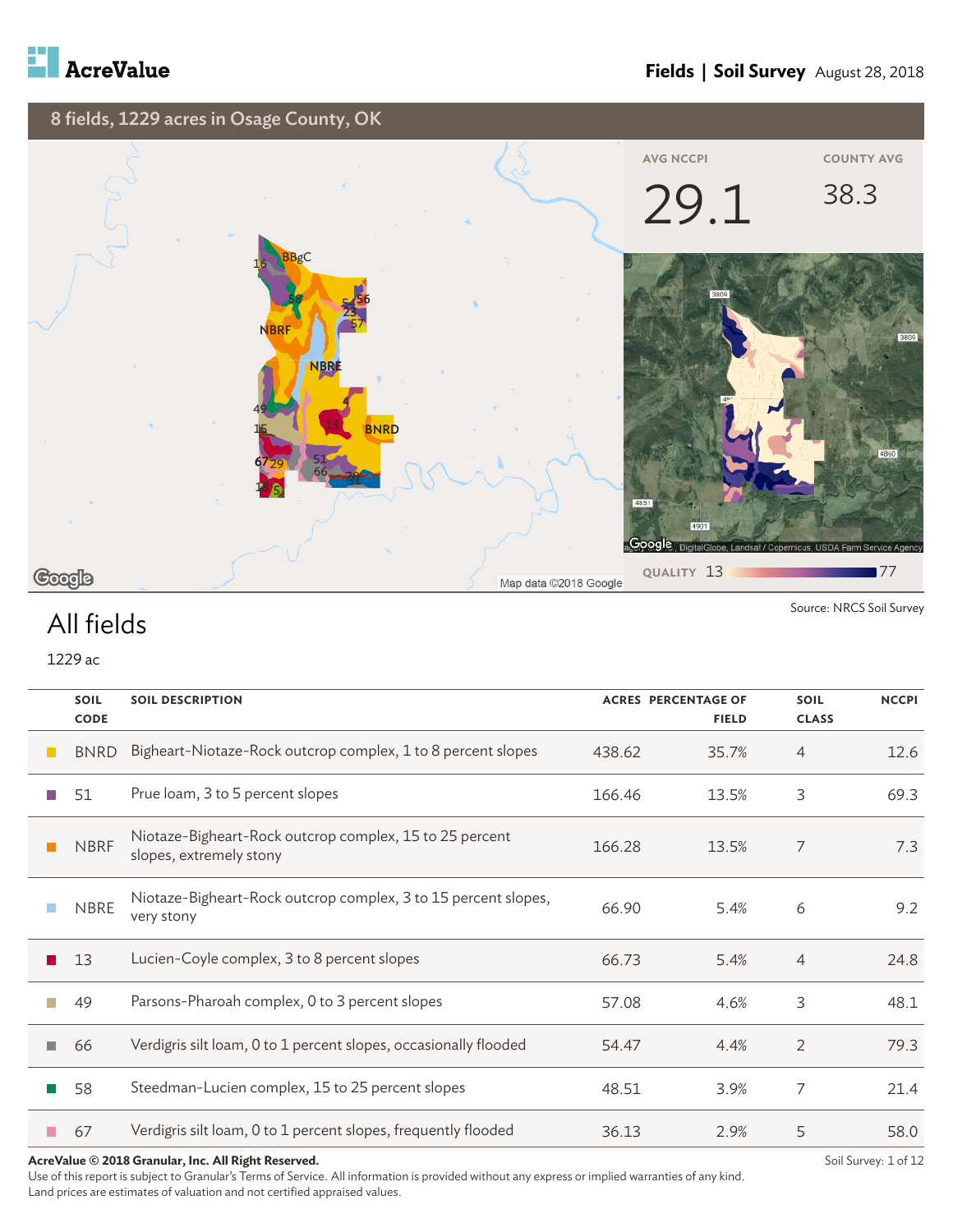

|        | 8 fields, 1229 acres in Osage County, OK |                                                                        |          |      |                |      |  |  |
|--------|------------------------------------------|------------------------------------------------------------------------|----------|------|----------------|------|--|--|
|        |                                          |                                                                        |          |      |                |      |  |  |
|        | 31                                       | Braman silt loam, 0 to 1 percent slopes, rarely flooded                | 26.33    | 2.1% | $\mathbf 1$    | 56.0 |  |  |
|        | 23                                       | Foraker-Shidler complex, 12 to 25 percent slopes                       | 17.42    | 1.4% | $\overline{7}$ | 18.4 |  |  |
|        | 54                                       | Shidler silty clay loam, 1 to 5 percent slopes                         | 17.03    | 1.4% | 7              | 10.7 |  |  |
| l.     | 29                                       | Lightning silt loam, 0 to 1 percent slopes, occasionally flooded       | 13.68    | 1.1% | 3              | 59.8 |  |  |
|        | $\overline{4}$                           | Coyle loam, 1 to 3 percent slopes                                      | 12.81    | 1.0% | 3              | 38.7 |  |  |
| $\Box$ | 57                                       | Steedman-Lucien complex, 3 to 15 percent slopes                        | 11.81    | 1.0% | 6              | 26.5 |  |  |
|        | 70                                       | Wynona silty clay loam, 0 to 1 percent slopes, occasionally<br>flooded | 8.48     | 0.7% | $\overline{4}$ | 48.9 |  |  |
| H.     | 5                                        | Coyle loam, 3 to 5 percent slopes                                      | 6.56     | 0.5% | 3              | 46.0 |  |  |
| LУ.    | 15                                       | Agra silt loam, 1 to 3 percent slopes                                  | 5.88     | 0.5% | $\overline{2}$ | 52.8 |  |  |
|        | 56                                       | Steedman silt loam, 3 to 5 percent slopes                              | 4.45     | 0.4% | 3              | 39.4 |  |  |
| l.     | 18                                       | Agra-Ashport complex, 0 to 12 percent slopes                           | 1.90     | 0.2% | 3              | 46.7 |  |  |
| $\Box$ | 16                                       | Agra silt loam, 3 to 5 percent slopes                                  | 1.35     | 0.1% | 3              | 58.0 |  |  |
|        | <b>BBgC</b>                              | Bartlesville-Bigheart complex, 1 to 5 percent slopes, very rocky       | 0.23     | 0.0% | 3              | 25.6 |  |  |
|        |                                          |                                                                        | 1,229.10 |      |                | 29.1 |  |  |
|        |                                          |                                                                        |          |      |                |      |  |  |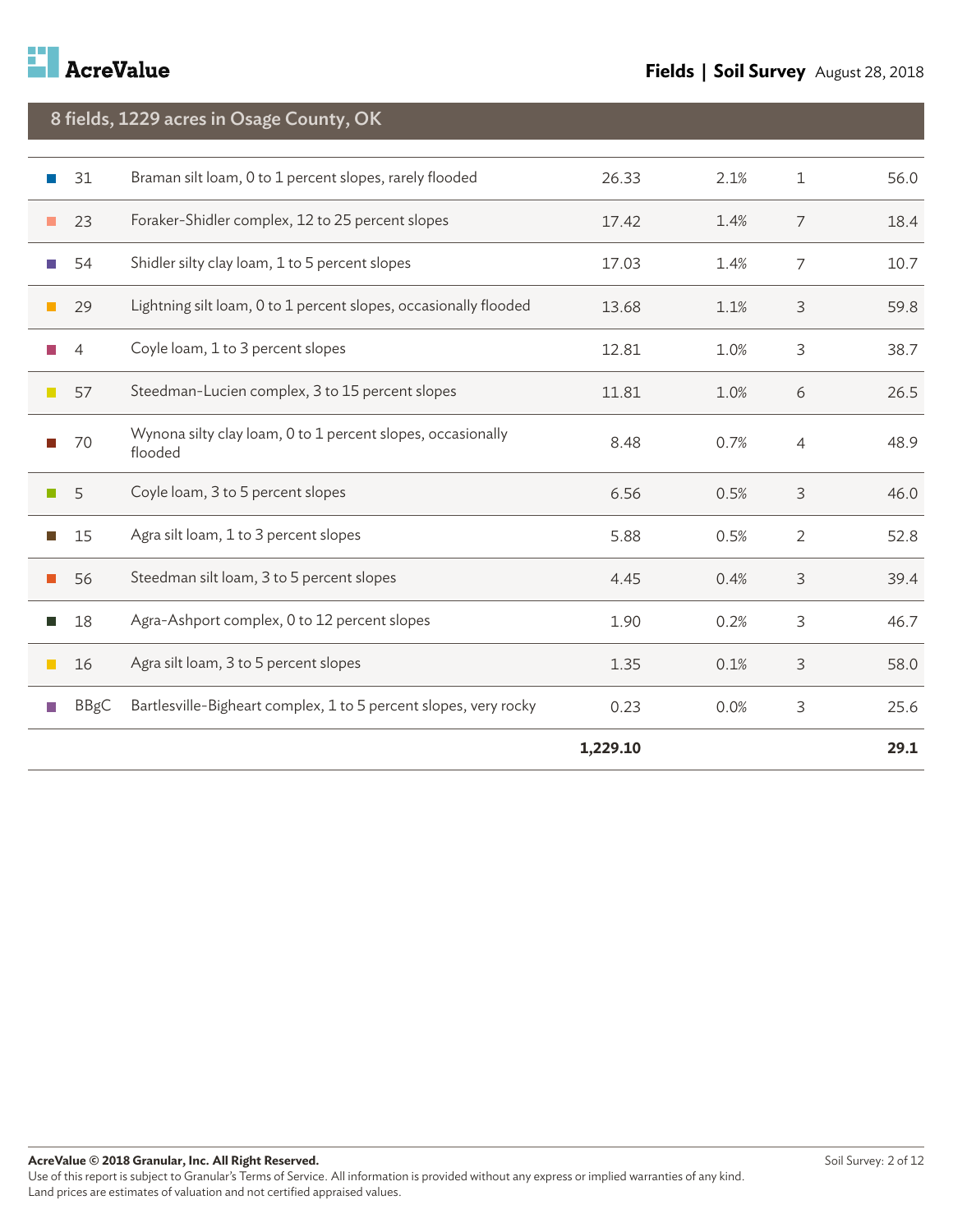



325 ac

| <b>SOIL</b><br><b>CODE</b> | <b>SOIL DESCRIPTION</b>                                                            |        | <b>ACRES PERCENTAGE OF</b><br><b>FIELD</b> | <b>SOIL</b><br><b>CLASS</b> | <b>NCCPI</b> |
|----------------------------|------------------------------------------------------------------------------------|--------|--------------------------------------------|-----------------------------|--------------|
| <b>BNRD</b>                | Bigheart-Niotaze-Rock outcrop complex, 1 to 8 percent slopes                       | 123.26 | 37.9%                                      | $\overline{4}$              | 12.6         |
| <b>NBRF</b>                | Niotaze-Bigheart-Rock outcrop complex, 15 to 25 percent<br>slopes, extremely stony | 96.60  | 29.7%                                      | 7                           | 7.3          |
| <b>NBRE</b>                | Niotaze-Bigheart-Rock outcrop complex, 3 to 15 percent slopes,<br>very stony       | 41.41  | 12.7%                                      | 6                           | 9.2          |
| 23                         | Foraker-Shidler complex, 12 to 25 percent slopes                                   | 17.42  | 5.4%                                       | 7                           | 18.4         |
| 54                         | Shidler silty clay loam, 1 to 5 percent slopes                                     | 17.03  | 5.2%                                       | 7                           | 10.7         |
| 51                         | Prue loam, 3 to 5 percent slopes                                                   | 10.85  | 3.3%                                       | 3                           | 69.3         |
| 57                         | Steedman-Lucien complex, 3 to 15 percent slopes                                    | 9.12   | 2.8%                                       | 6                           | 26.5         |
| 58                         | Steedman-Lucien complex, 15 to 25 percent slopes                                   | 4.70   | 1.4%                                       | 7                           | 21.4         |
| 56                         | Steedman silt loam, 3 to 5 percent slopes                                          | 4.45   | 1.4%                                       | 3                           | 39.4         |

**AcreValue © 2018 Granular, Inc. All Right Reserved.**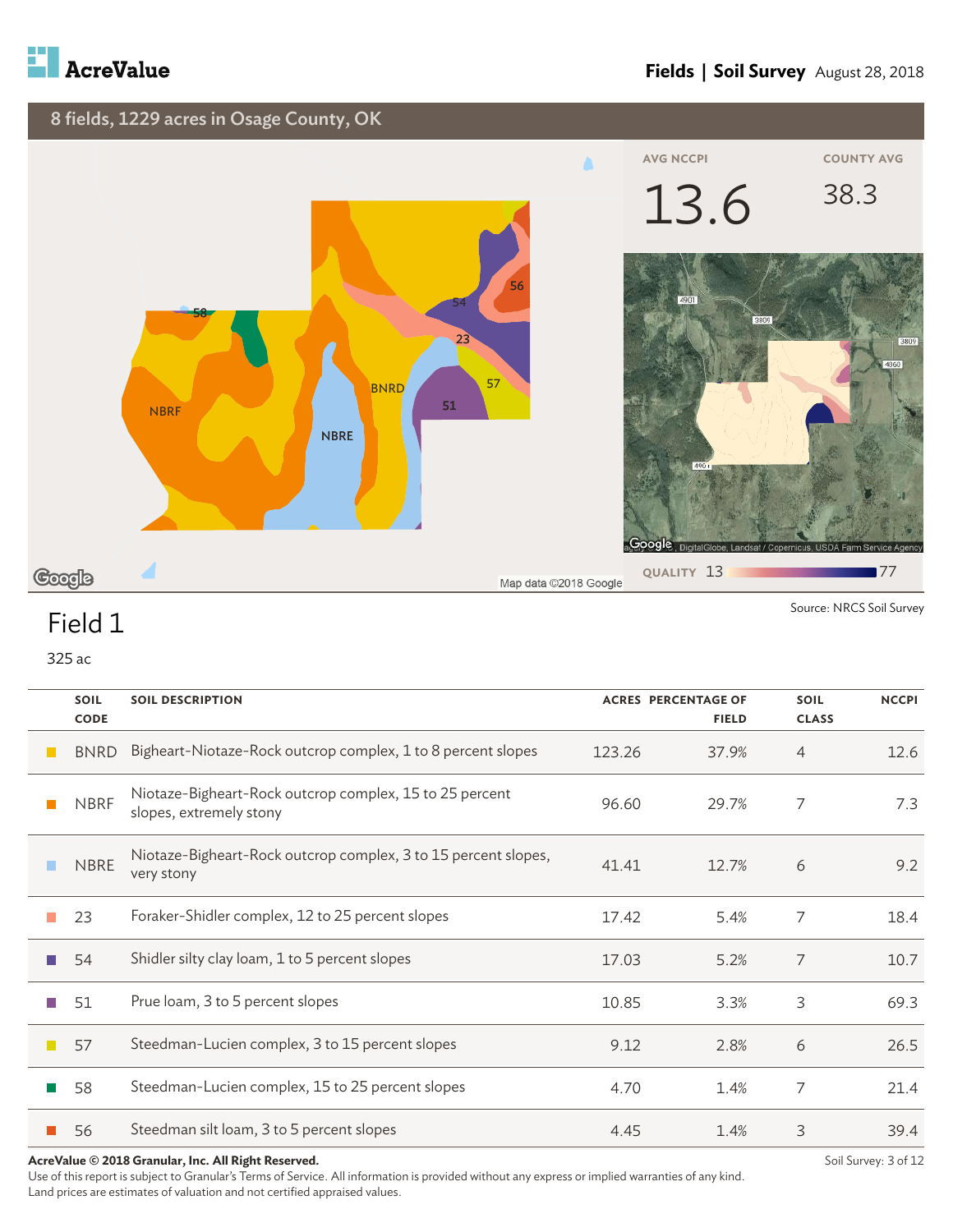

**324.84 13.6**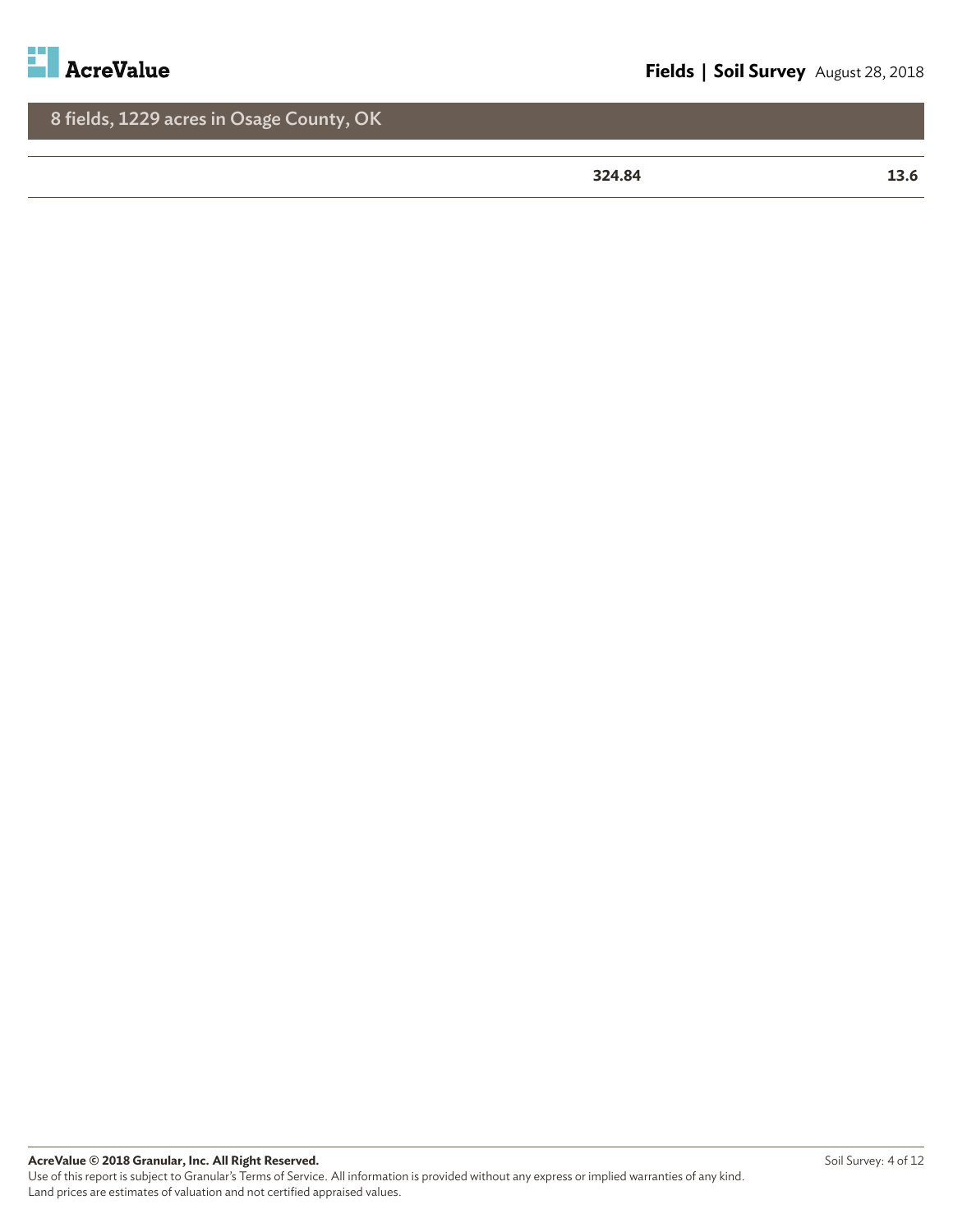



| <b>SOIL</b> | <b>SOIL DESCRIPTION</b>                                                            |       | <b>ACRES PERCENTAGE OF</b> | <b>SOIL</b>  | <b>NCCPI</b> |
|-------------|------------------------------------------------------------------------------------|-------|----------------------------|--------------|--------------|
| <b>CODE</b> |                                                                                    |       | <b>FIELD</b>               | <b>CLASS</b> |              |
| 51          | Prue loam, 3 to 5 percent slopes                                                   | 21.65 | 86.2%                      | 3            | 69.3         |
| 58          | Steedman-Lucien complex, 15 to 25 percent slopes                                   | 2.55  | 10.2%                      |              | 21.4         |
| <b>NBRF</b> | Niotaze-Bigheart-Rock outcrop complex, 15 to 25 percent<br>slopes, extremely stony | 0.90  | 3.6%                       |              | 7.3          |
|             |                                                                                    | 25.10 |                            |              | 62.2         |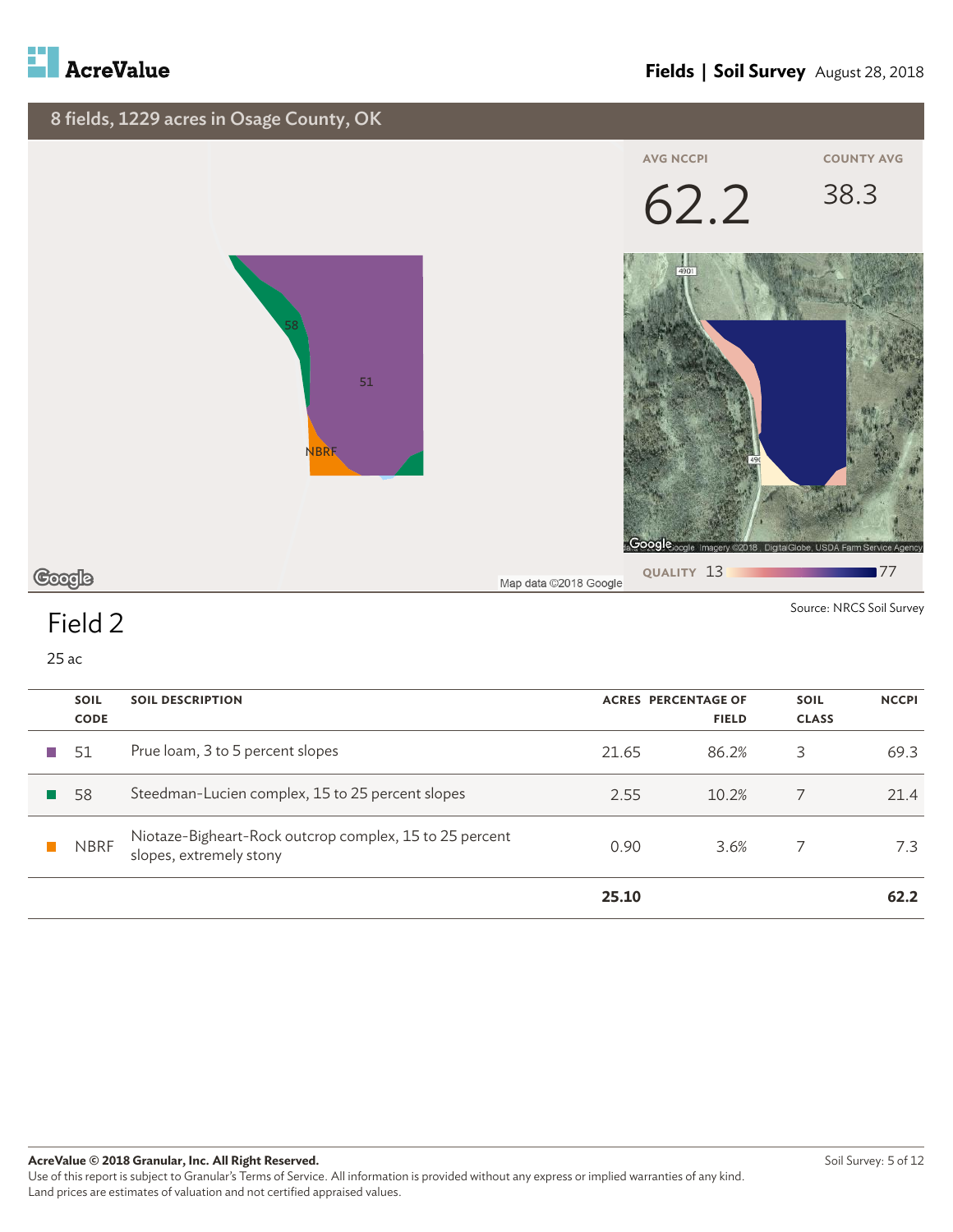



|                  | <b>SOIL</b><br><b>CODE</b> | <b>SOIL DESCRIPTION</b>                                                            | <b>ACRES PERCENTAGE OF</b><br><b>FIELD</b> |       | <b>SOIL</b><br><b>CLASS</b> | <b>NCCPI</b> |
|------------------|----------------------------|------------------------------------------------------------------------------------|--------------------------------------------|-------|-----------------------------|--------------|
| <b>The State</b> | 51                         | Prue loam, 3 to 5 percent slopes                                                   | 19.53                                      | 50.1% | 3                           | 69.3         |
| <b>I</b>         | 66                         | Verdigris silt loam, 0 to 1 percent slopes, occasionally flooded                   | 7.32                                       | 18.8% | 2                           | 79.3         |
|                  | 58                         | Steedman-Lucien complex, 15 to 25 percent slopes                                   | 7.13                                       | 18.3% | 7                           | 21.4         |
|                  | <b>NBRF</b>                | Niotaze-Bigheart-Rock outcrop complex, 15 to 25 percent<br>slopes, extremely stony | 3.59                                       | 9.2%  | 7                           | 7.3          |
|                  | 16                         | Agra silt loam, 3 to 5 percent slopes                                              | 1.35                                       | 3.5%  | 3                           | 58.0         |
|                  | 57                         | Steedman-Lucien complex, 3 to 15 percent slopes                                    | 0.08                                       | 0.2%  | 6                           | 26.5         |
|                  |                            |                                                                                    | 39.01                                      |       |                             | 56.2         |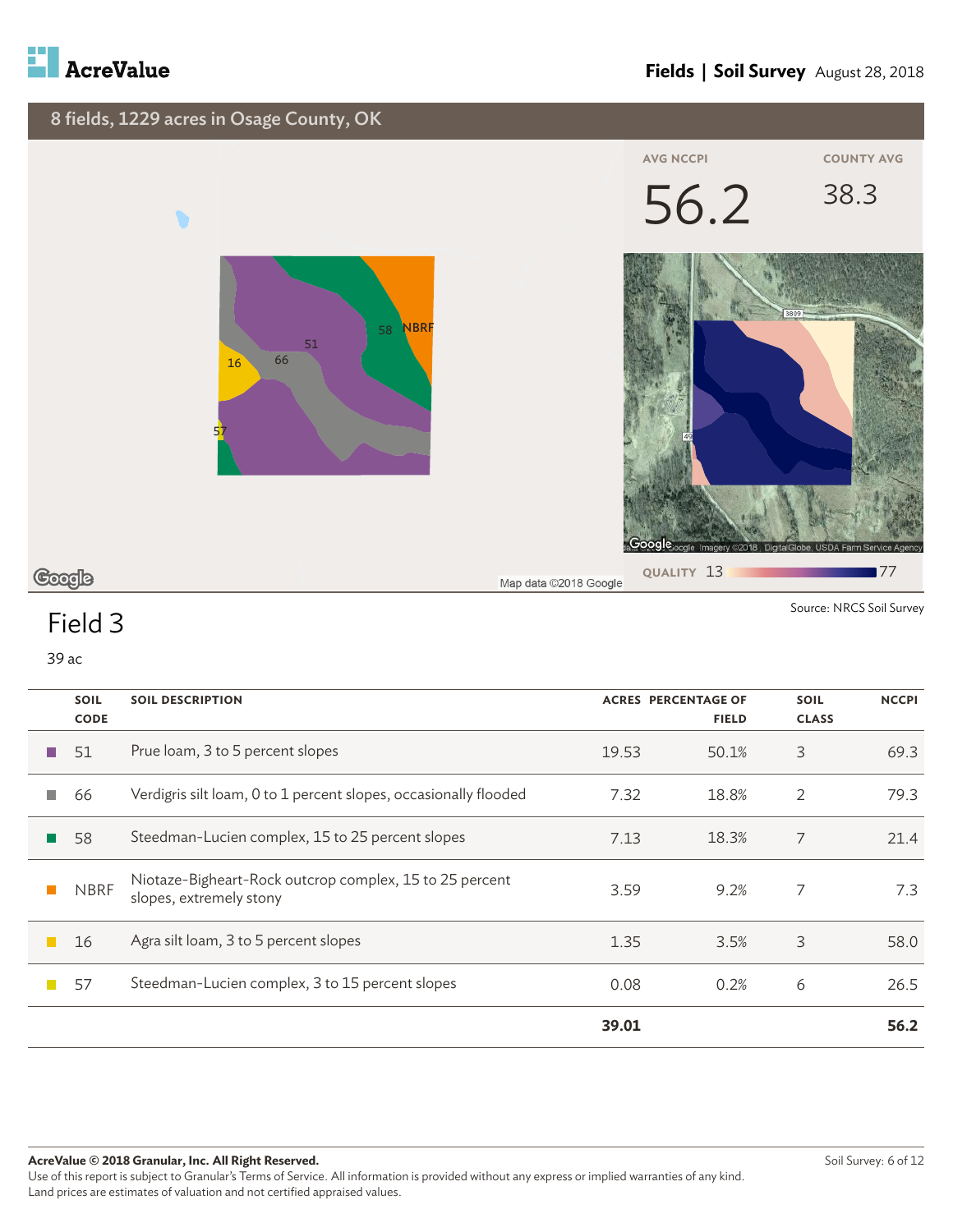

#### **Fields | Soil Survey** August 28, 2018



Source: NRCS Soil Survey

## Field 4

| <b>SOIL</b> | <b>SOIL DESCRIPTION</b>                                                            | <b>ACRES PERCENTAGE OF</b> |              | <b>SOIL</b>    | <b>NCCPI</b> |
|-------------|------------------------------------------------------------------------------------|----------------------------|--------------|----------------|--------------|
| <b>CODE</b> |                                                                                    |                            | <b>FIELD</b> | <b>CLASS</b>   |              |
| <b>NBRF</b> | Niotaze-Bigheart-Rock outcrop complex, 15 to 25 percent<br>slopes, extremely stony | 18.47                      | 44.7%        | 7              | 7.3          |
| <b>BNRD</b> | Bigheart-Niotaze-Rock outcrop complex, 1 to 8 percent slopes                       | 12.68                      | 30.7%        | 4              | 12.6         |
| 51          | Prue loam, 3 to 5 percent slopes                                                   | 4.90                       | 11.8%        | 3              | 69.3         |
| 58          | Steedman-Lucien complex, 15 to 25 percent slopes                                   | 4.83                       | 11.7%        | 7              | 21.4         |
| 66          | Verdigris silt loam, 0 to 1 percent slopes, occasionally flooded                   | 0.24                       | 0.6%         | $\overline{2}$ | 79.3         |
| BBgC        | Bartlesville-Bigheart complex, 1 to 5 percent slopes, very rocky                   | 0.23                       | 0.5%         | 3              | 25.6         |
|             |                                                                                    | 41.34                      |              |                | 18.4         |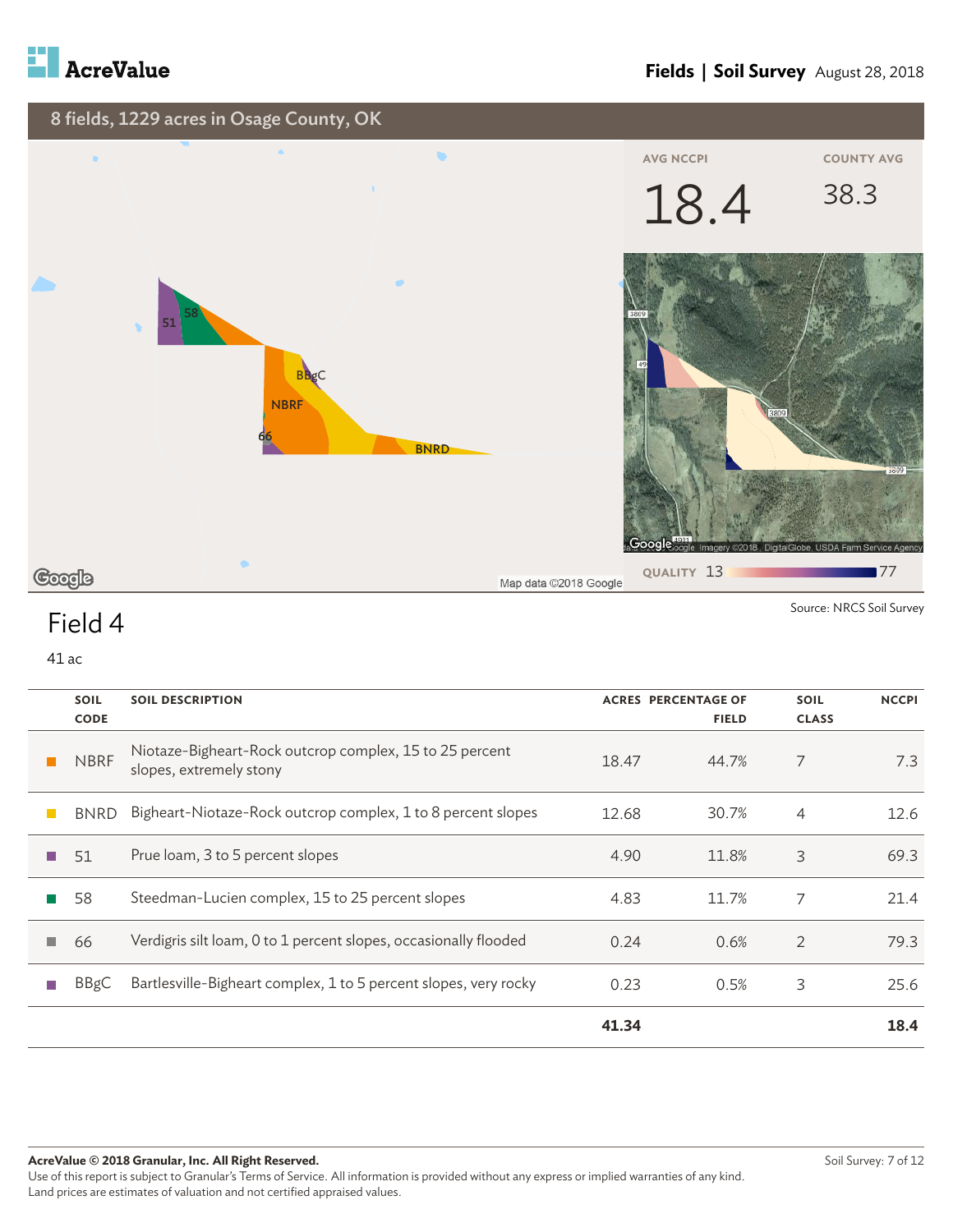



| <b>SOIL</b><br><b>CODE</b> | <b>SOIL DESCRIPTION</b>                                                            |        | <b>ACRES PERCENTAGE OF</b><br><b>FIELD</b> | <b>SOIL</b><br><b>CLASS</b> | <b>NCCPI</b> |
|----------------------------|------------------------------------------------------------------------------------|--------|--------------------------------------------|-----------------------------|--------------|
| <b>BNRD</b>                | Bigheart-Niotaze-Rock outcrop complex, 1 to 8 percent slopes                       | 53.85  | 46.5%                                      | 4                           | 12.6         |
| <b>NBRE</b>                | Niotaze-Bigheart-Rock outcrop complex, 3 to 15 percent slopes,<br>very stony       | 19.93  | 17.2%                                      | 6                           | 9.2          |
| 51                         | Prue loam, 3 to 5 percent slopes                                                   | 18.40  | 15.9%                                      | 3                           | 69.3         |
| <b>NBRF</b>                | Niotaze-Bigheart-Rock outcrop complex, 15 to 25 percent<br>slopes, extremely stony | 17.64  | 15.2%                                      | 7                           | 7.3          |
| 49                         | Parsons-Pharoah complex, 0 to 3 percent slopes                                     | 4.79   | 4.1%                                       | 3                           | 48.1         |
| 58                         | Steedman-Lucien complex, 15 to 25 percent slopes                                   | 1.08   | 0.9%                                       | 7                           | 21.4         |
|                            |                                                                                    | 115.70 |                                            |                             | 21.8         |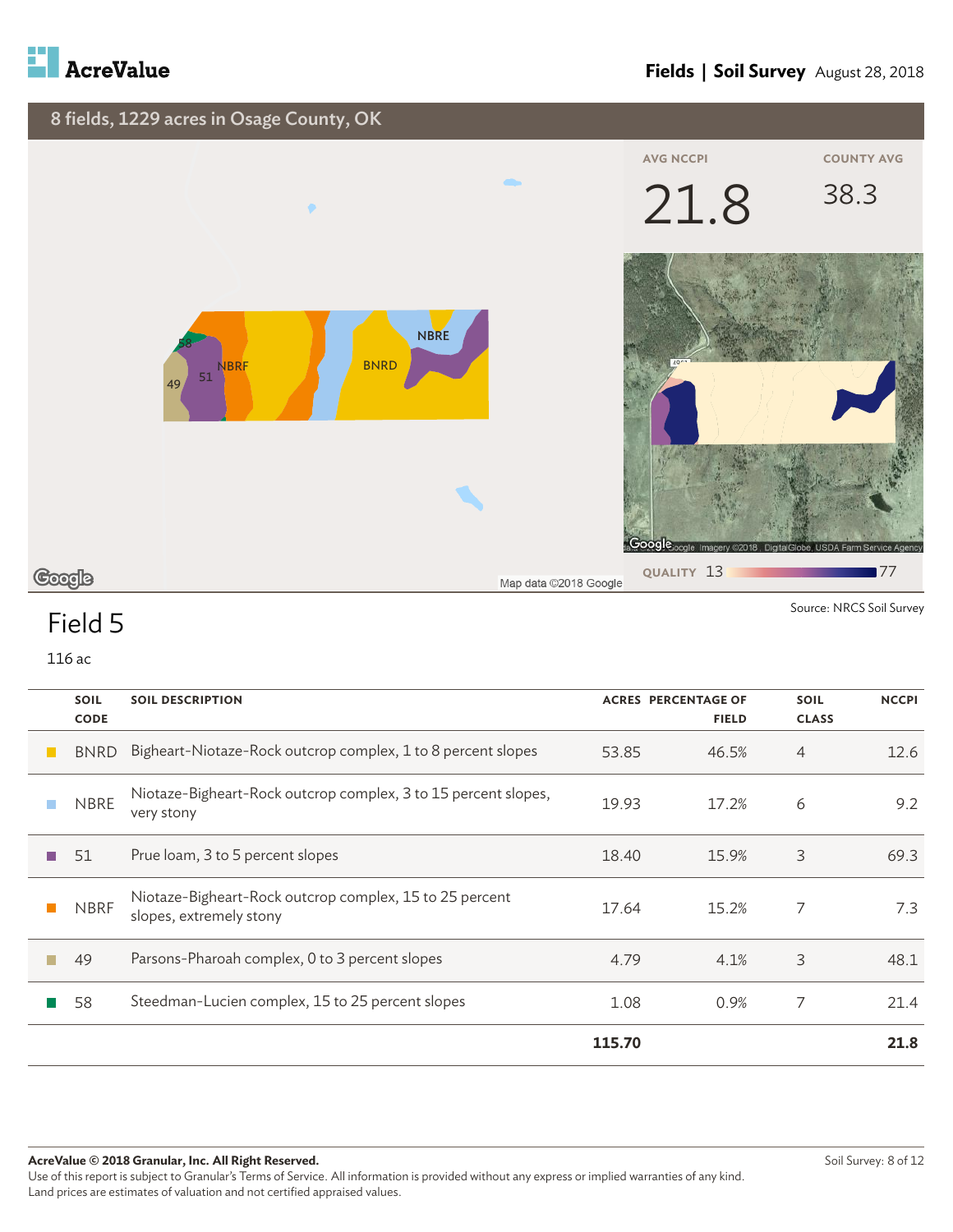



569 ac

|     | <b>SOIL</b><br><b>CODE</b> | <b>SOIL DESCRIPTION</b>                                          |        | <b>ACRES PERCENTAGE OF</b><br><b>FIELD</b> | <b>SOIL</b><br><b>CLASS</b> | <b>NCCPI</b> |
|-----|----------------------------|------------------------------------------------------------------|--------|--------------------------------------------|-----------------------------|--------------|
|     | <b>BNRD</b>                | Bigheart-Niotaze-Rock outcrop complex, 1 to 8 percent slopes     | 187.69 | 33.0%                                      | 4                           | 12.6         |
|     | 51                         | Prue loam, 3 to 5 percent slopes                                 | 86.46  | 15.2%                                      | 3                           | 69.3         |
|     | 13                         | Lucien-Coyle complex, 3 to 8 percent slopes                      | 66.73  | 11.7%                                      | 4                           | 24.8         |
|     | 49                         | Parsons-Pharoah complex, 0 to 3 percent slopes                   | 52.29  | 9.2%                                       | 3                           | 48.1         |
| a a | 66                         | Verdigris silt loam, 0 to 1 percent slopes, occasionally flooded | 46.89  | 8.2%                                       | $\overline{2}$              | 79.3         |
| m.  | 67                         | Verdigris silt loam, 0 to 1 percent slopes, frequently flooded   | 36.13  | 6.3%                                       | 5                           | 58.0         |
|     | 31                         | Braman silt loam, 0 to 1 percent slopes, rarely flooded          | 16.79  | 2.9%                                       | $\mathbf 1$                 | 56.0         |
|     | 58                         | Steedman-Lucien complex, 15 to 25 percent slopes                 | 14.91  | 2.6%                                       | 7                           | 21.4         |
|     | 29                         | Lightning silt loam, 0 to 1 percent slopes, occasionally flooded | 13.68  | 2.4%                                       | 3                           | 59.8         |

#### **AcreValue © 2018 Granular, Inc. All Right Reserved.**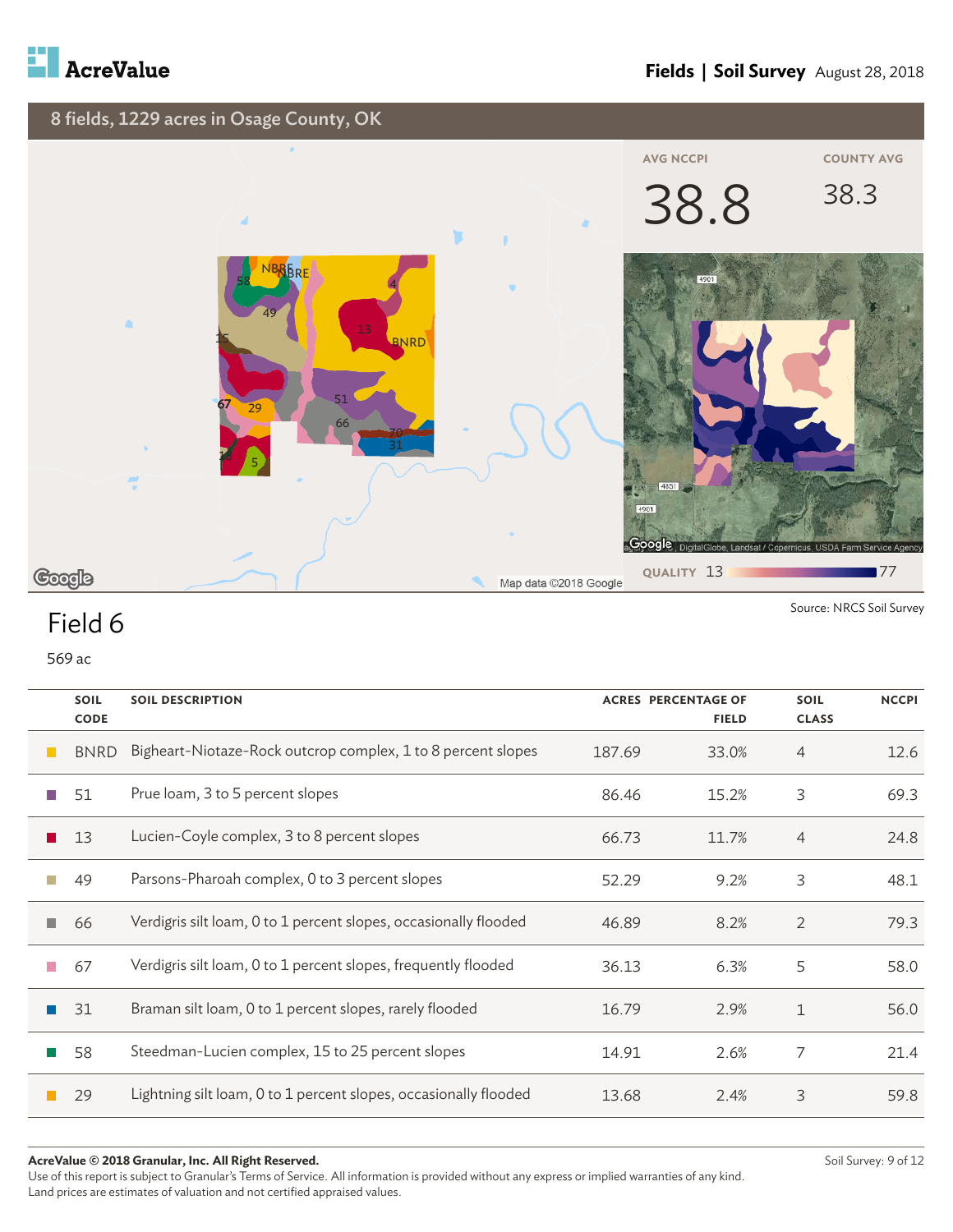

|                   | 8 fields, 1229 acres in Osage County, OK                                           |        |      |                |      |  |  |  |
|-------------------|------------------------------------------------------------------------------------|--------|------|----------------|------|--|--|--|
| 4                 | Coyle loam, 1 to 3 percent slopes                                                  | 12.81  | 2.2% | 3              | 38.7 |  |  |  |
| <b>NBRF</b>       | Niotaze-Bigheart-Rock outcrop complex, 15 to 25 percent<br>slopes, extremely stony | 8.10   | 1.4% | $\overline{7}$ | 7.3  |  |  |  |
| 70                | Wynona silty clay loam, 0 to 1 percent slopes, occasionally<br>flooded             | 6.96   | 1.2% | $\overline{4}$ | 48.9 |  |  |  |
| 5                 | Coyle loam, 3 to 5 percent slopes                                                  | 6.56   | 1.2% | 3              | 46.0 |  |  |  |
| 15<br><b>Tale</b> | Agra silt loam, 1 to 3 percent slopes                                              | 5.88   | 1.0% | $\overline{2}$ | 52.8 |  |  |  |
| <b>NBRE</b>       | Niotaze-Bigheart-Rock outcrop complex, 3 to 15 percent slopes,<br>very stony       | 5.56   | 1.0% | 6              | 9.2  |  |  |  |
| 18                | Agra-Ashport complex, 0 to 12 percent slopes                                       | 1.90   | 0.3% | 3              | 46.7 |  |  |  |
|                   |                                                                                    | 569.32 |      |                | 38.8 |  |  |  |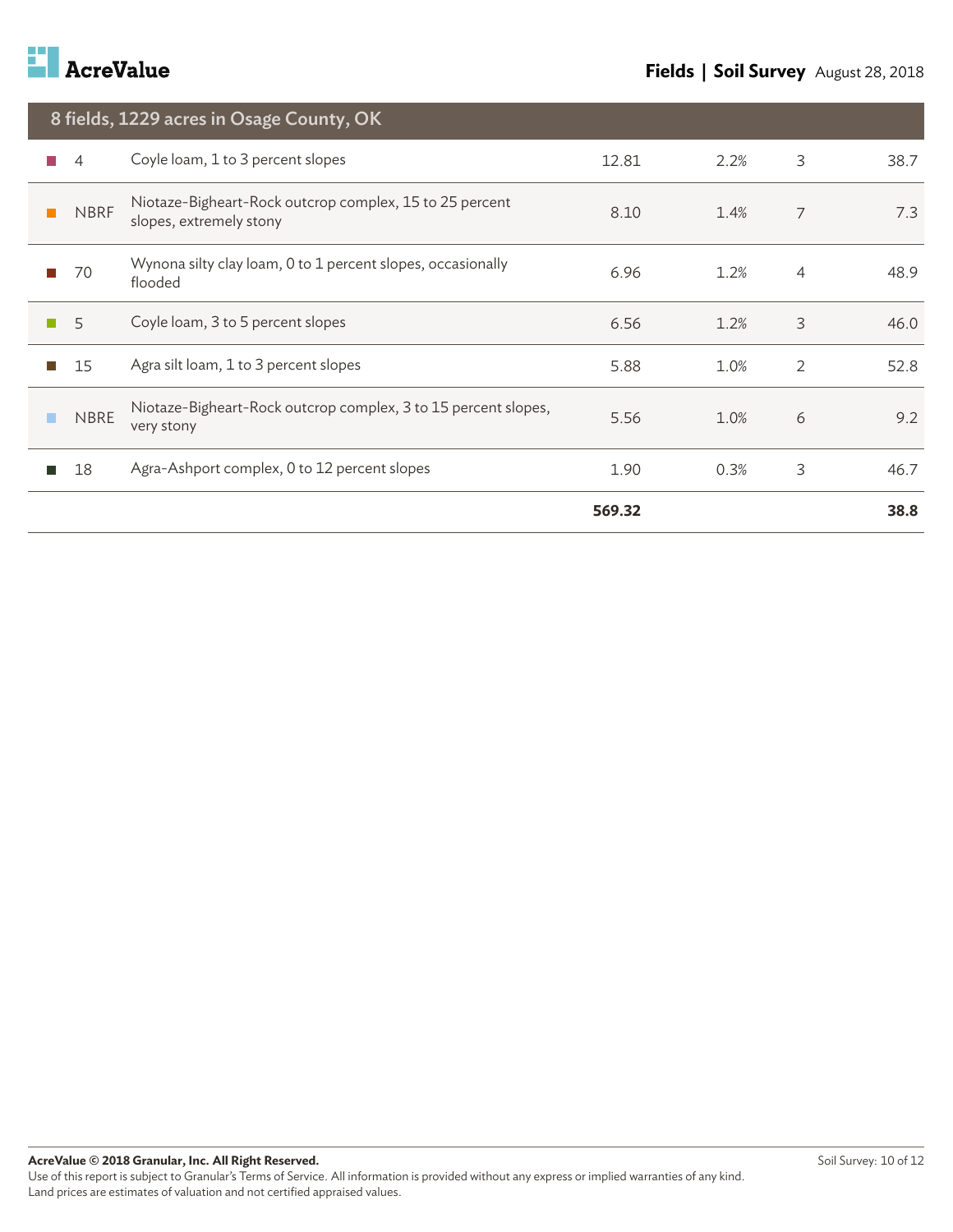





Source: NRCS Soil Survey

## Field 7

|                | <b>SOIL</b> | <b>SOIL DESCRIPTION</b>                                                            | <b>ACRES PERCENTAGE OF</b> |              | <b>SOIL</b>    | <b>NCCPI</b> |
|----------------|-------------|------------------------------------------------------------------------------------|----------------------------|--------------|----------------|--------------|
|                | <b>CODE</b> |                                                                                    |                            | <b>FIELD</b> | <b>CLASS</b>   |              |
|                | <b>BNRD</b> | Bigheart-Niotaze-Rock outcrop complex, 1 to 8 percent slopes                       | 48.16                      | 65.3%        | 4              | 12.6         |
|                | <b>NBRF</b> | Niotaze-Bigheart-Rock outcrop complex, 15 to 25 percent<br>slopes, extremely stony | 11.85                      | 16.1%        | 7              | 7.3          |
|                | 31          | Braman silt loam, 0 to 1 percent slopes, rarely flooded                            | 9.54                       | 12.9%        | 1              | 56.0         |
| $\mathbb{R}^n$ | 57          | Steedman-Lucien complex, 3 to 15 percent slopes                                    | 2.62                       | 3.6%         | 6              | 26.5         |
|                | 70          | Wynona silty clay loam, 0 to 1 percent slopes, occasionally<br>flooded             | 1.52                       | 2.1%         | $\overline{4}$ | 48.9         |
|                | 66          | Verdigris silt loam, 0 to 1 percent slopes, occasionally flooded                   | 0.02                       | 0.0%         | $\overline{2}$ | 79.3         |
|                |             |                                                                                    | 73.71                      |              |                | 18.6         |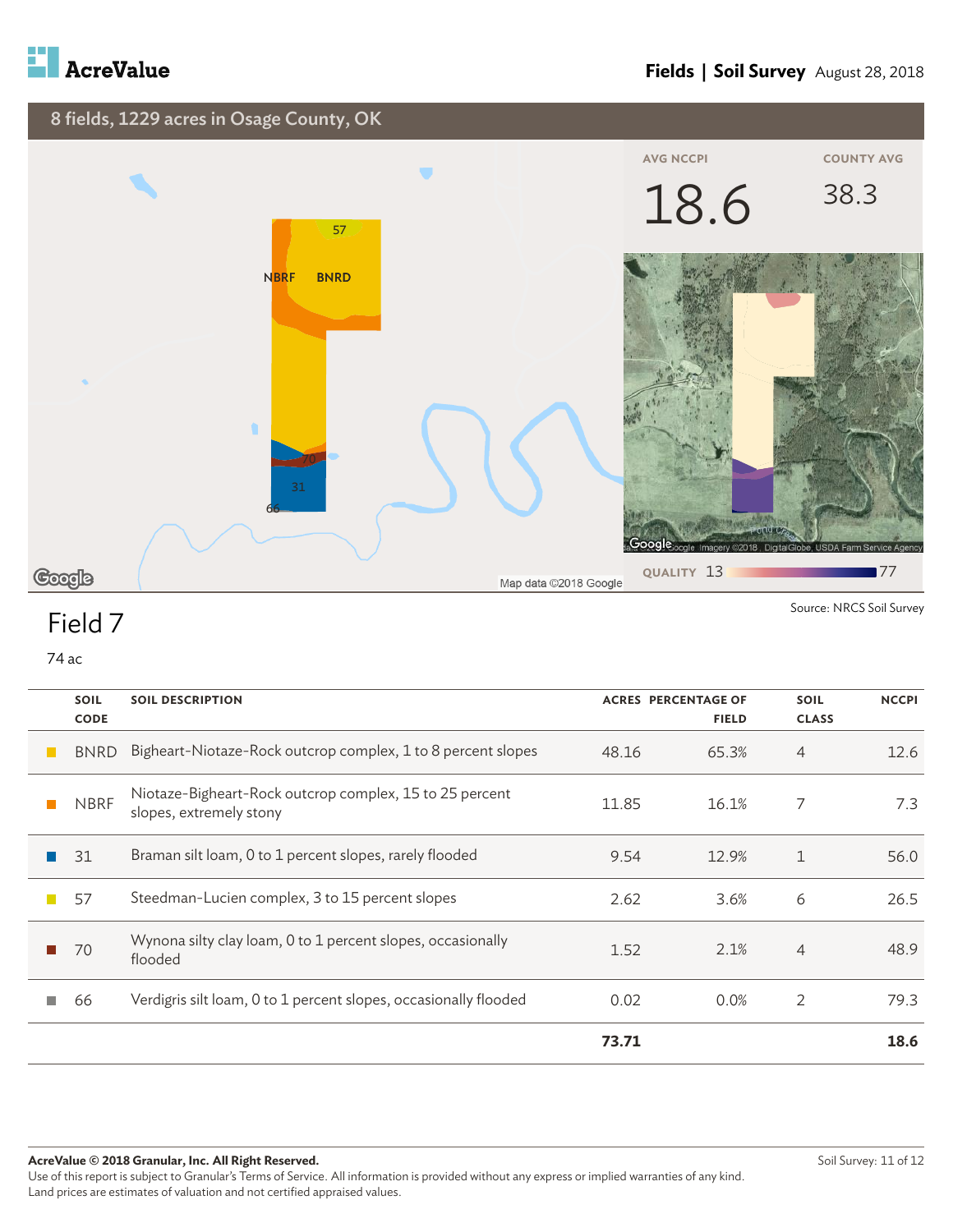



| <b>SOIL</b><br><b>CODE</b> | <b>SOIL DESCRIPTION</b>                                                            |       | <b>ACRES PERCENTAGE OF</b><br><b>FIELD</b> | <b>SOIL</b><br><b>CLASS</b> | <b>NCCPI</b> |
|----------------------------|------------------------------------------------------------------------------------|-------|--------------------------------------------|-----------------------------|--------------|
| 58                         | Steedman-Lucien complex, 15 to 25 percent slopes                                   | 13.30 | 33.2%                                      | 7                           | 21.4         |
| <b>BNRD</b>                | Bigheart-Niotaze-Rock outcrop complex, 1 to 8 percent slopes                       | 12.98 | 32.4%                                      | 4                           | 12.6         |
| <b>NBRF</b>                | Niotaze-Bigheart-Rock outcrop complex, 15 to 25 percent<br>slopes, extremely stony | 9.14  | 22.8%                                      | 7                           | 7.3          |
| 51                         | Prue loam, 3 to 5 percent slopes                                                   | 4.67  | 11.7%                                      | 3                           | 69.3         |
|                            |                                                                                    | 40.09 |                                            |                             | 20.9         |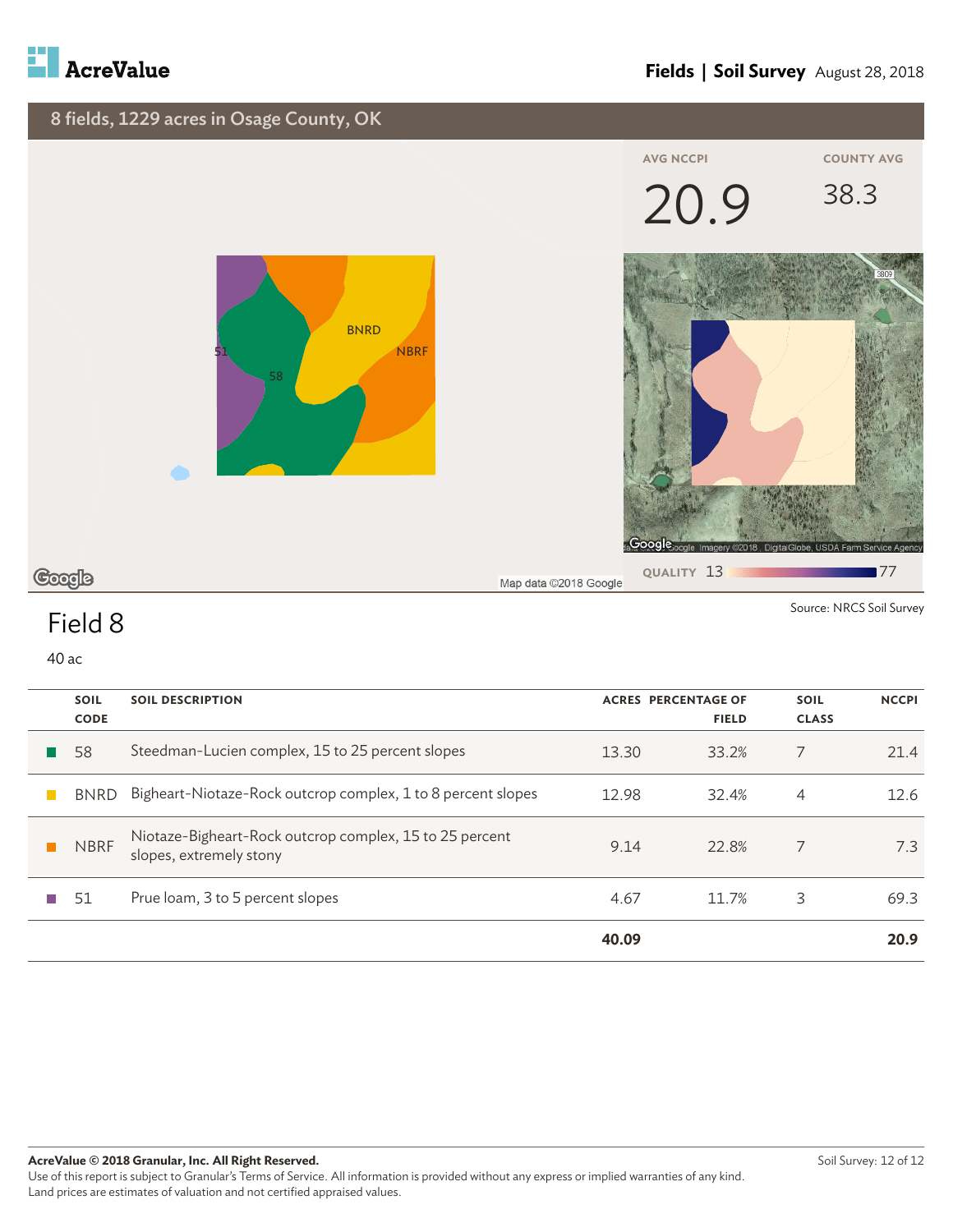





| <b>All fields</b><br>1229 ac | 2017  | 2016  | $\bullet$ 000<br>2015 | $\mathbf O$<br>2014 | 2013  |
|------------------------------|-------|-------|-----------------------|---------------------|-------|
| Grass/Pasture                | 82.7% | 82.9% | 82.5%                 | 84.2%               | 83.1% |
| Non-Cropland                 | 17.0% | 16.9% | 17.3%                 | 15.6%               | 16.7% |
| Other                        | 0.3%  | 0.2%  | 0.2%                  | 0.2%                | 0.3%  |

| Field 1<br>$325$ ac | 2017  | 00000<br>2016 | 2015  | 2014  | 2013  |
|---------------------|-------|---------------|-------|-------|-------|
| Grass/Pasture       | 83.4% | 83.4%         | 83.2% | 87.1% | 83.0% |
| Non-Cropland        | 16.5% | 16.5%         | 16.7% | 12.9% | 16.9% |
| Other               | 0.1%  | 0.1%          | 0.1%  | 0.1%  | 0.1%  |



| Field 2<br>$25$ ac | 2017  | 2016  | 2015  | 00000<br>2014 | 2013  |
|--------------------|-------|-------|-------|---------------|-------|
| Grass/Pasture      | 85.3% | 85.3% | 85.3% | 85.3%         | 85.3% |
| Non-Cropland       | 14.7% | 14.7% | 14.7% | 14.7%         | 14.7% |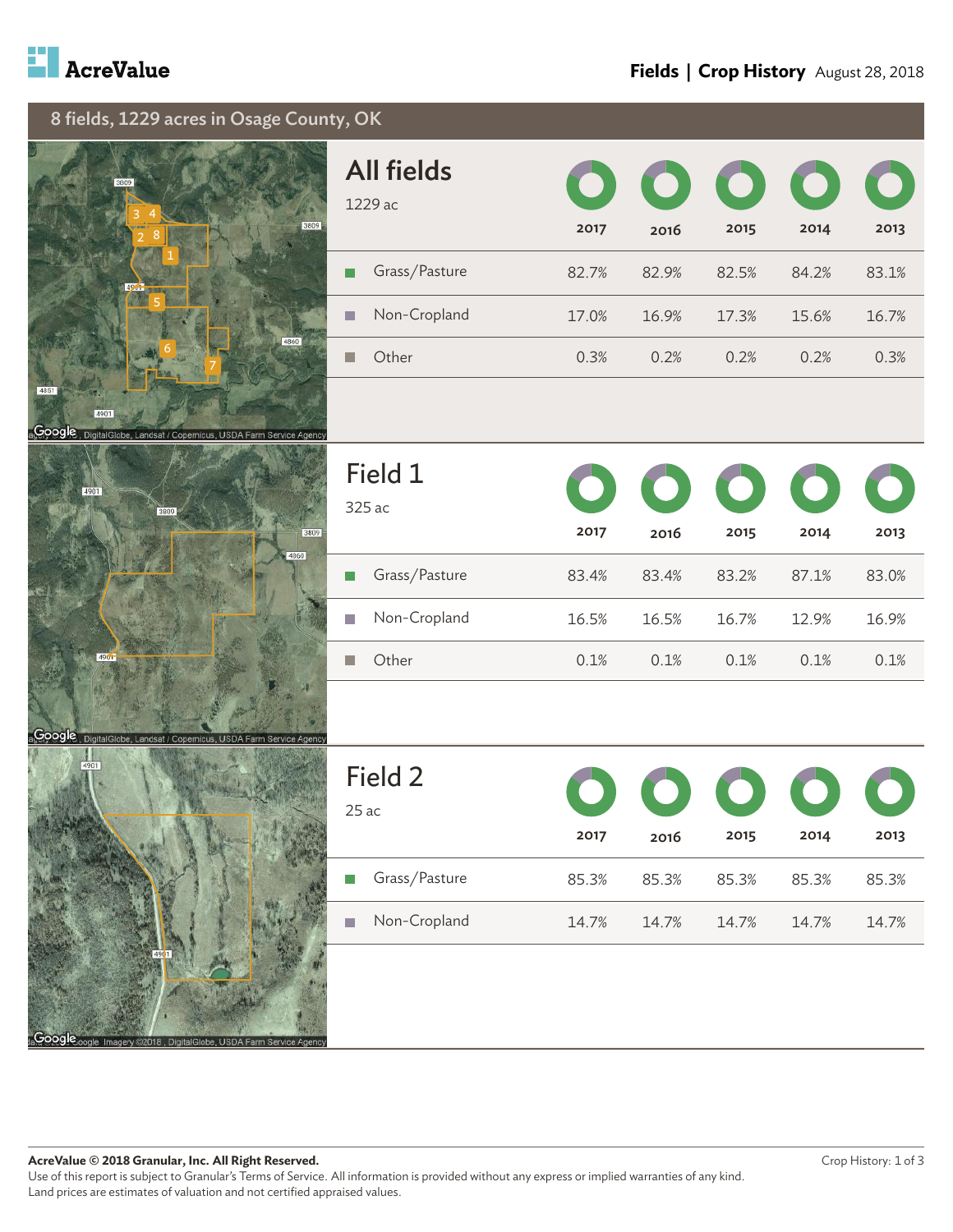

#### **Fields | Crop History** August 28, 2018





| Field 3<br>$39$ ac | 2017  | 2016  | $\bullet$ $\bullet$ $\bullet$ $\bullet$ $\bullet$<br>2015 | 2014  | 2013  |
|--------------------|-------|-------|-----------------------------------------------------------|-------|-------|
| Grass/Pasture      | 68.9% | 68.9% | 67.0%                                                     | 69.5% | 70.1% |
| Non-Cropland       | 31.1% | 31.1% | 33.0%                                                     | 30.5% | 29.9% |



| Field 4<br>41 ac | 2017  | 00000<br>2016 | 2015  | 2014  | 2013  |
|------------------|-------|---------------|-------|-------|-------|
| Non-Cropland     | 75.8% | 74.9%         | 77.9% | 75.2% | 71.8% |
| Grass/Pasture    | 24.2% | 25.1%         | 22.1% | 24.8% | 28.2% |

|           | 4981 |  |  |
|-----------|------|--|--|
|           |      |  |  |
|           |      |  |  |
|           |      |  |  |
| 5000<br>ι | h    |  |  |

| Field 5<br>116ac | 2017  | 2016  | 00000<br>2015 | 2014  | 2013  |
|------------------|-------|-------|---------------|-------|-------|
| Grass/Pasture    | 85.6% | 85.6% | 85.2%         | 86.2% | 85.8% |
| Non-Cropland     | 14.4% | 14.4% | 14.8%         | 13.8% | 14.0% |
| Other            |       |       |               |       | 0.2%  |
|                  |       |       |               |       |       |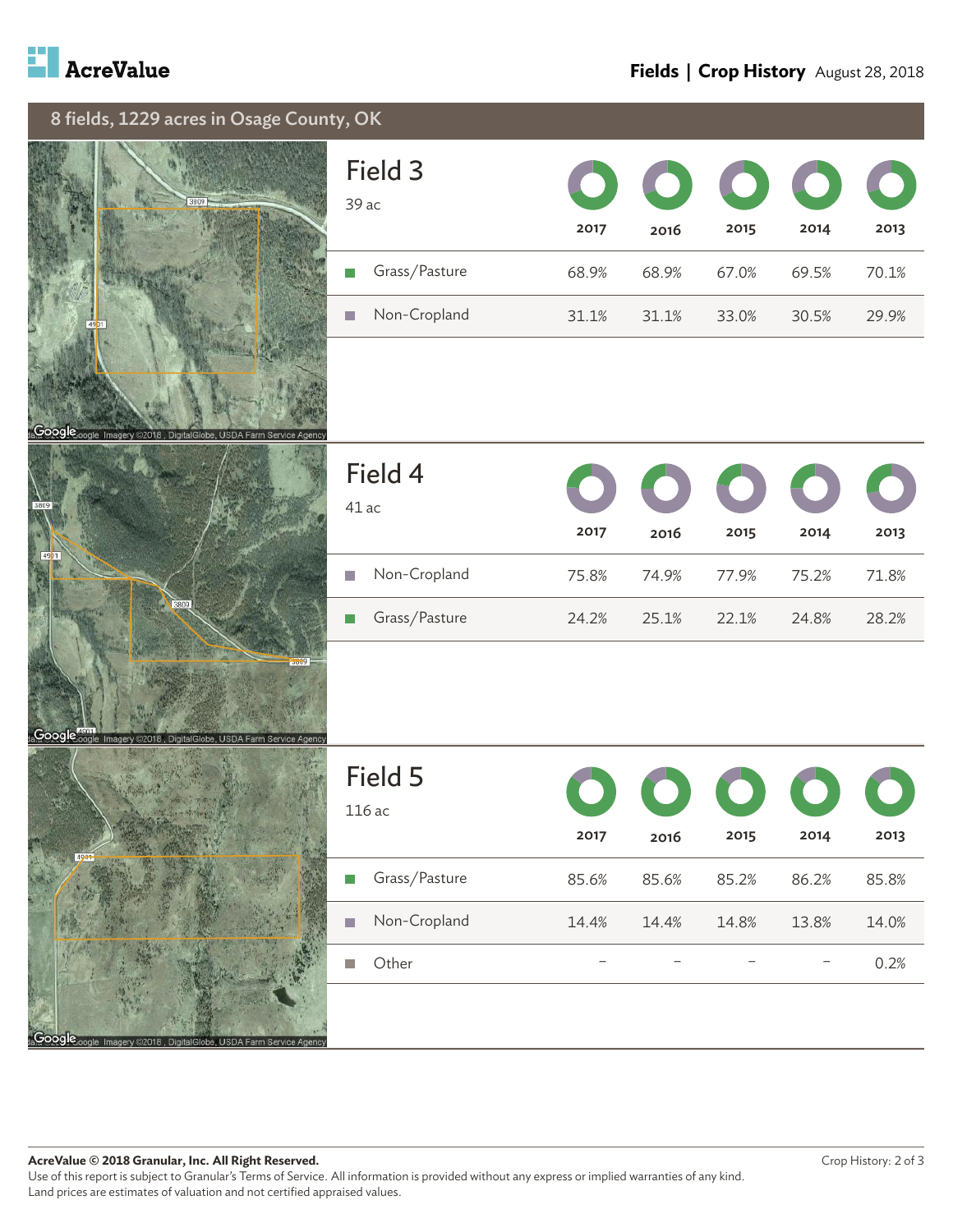







| Field 6<br>569 ac | 2017  | 00000<br>2016 | 2015  | 2014  | 2013  |
|-------------------|-------|---------------|-------|-------|-------|
| Grass/Pasture     | 87.4% | 87.6%         | 87.4% | 87.8% | 87.8% |
| Non-Cropland      | 12.0% | 12.0%         | 12.1% | 11.8% | 11.8% |
| Other             | 0.5%  | 0.4%          | 0.4%  | 0.4%  | 0.5%  |

| Field 7<br>74 ac | 2017  | 00000<br>2016 | 2015  | 2014  | 2013  |
|------------------|-------|---------------|-------|-------|-------|
| Grass/Pasture    | 91.0% | 91.0%         | 91.0% | 91.0% | 91.0% |
| Non-Cropland     | 9.0%  | 9.0%          | 9.0%  | 9.0%  | 9.0%  |

|  |                    |              |     |                 | 3809          |  |
|--|--------------------|--------------|-----|-----------------|---------------|--|
|  |                    |              |     |                 |               |  |
|  |                    |              |     |                 |               |  |
|  |                    |              |     |                 |               |  |
|  |                    |              |     |                 |               |  |
|  | Google one Imagery | 32018<br>Dia | nha | Δ<br>SD<br>Farm | Service Agenc |  |

| Field 8<br>40 ac    | 2017  | 2016  | 00000<br>2015 | 2014  | 2013  |
|---------------------|-------|-------|---------------|-------|-------|
| Grass/Pasture<br>T. | 59.4% | 59.9% | 59.4%         | 67.3% | 62.0% |
| Non-Cropland<br>H   | 40.6% | 40.1% | 40.6%         | 32.7% | 38.0% |

Source: NASS Cropland Data Layer

**AcreValue © 2018 Granular, Inc. All Right Reserved.** Use of this report is subject to Granular's Terms of Service. All information is provided without any express or implied warranties of any kind. Land prices are estimates of valuation and not certified appraised values.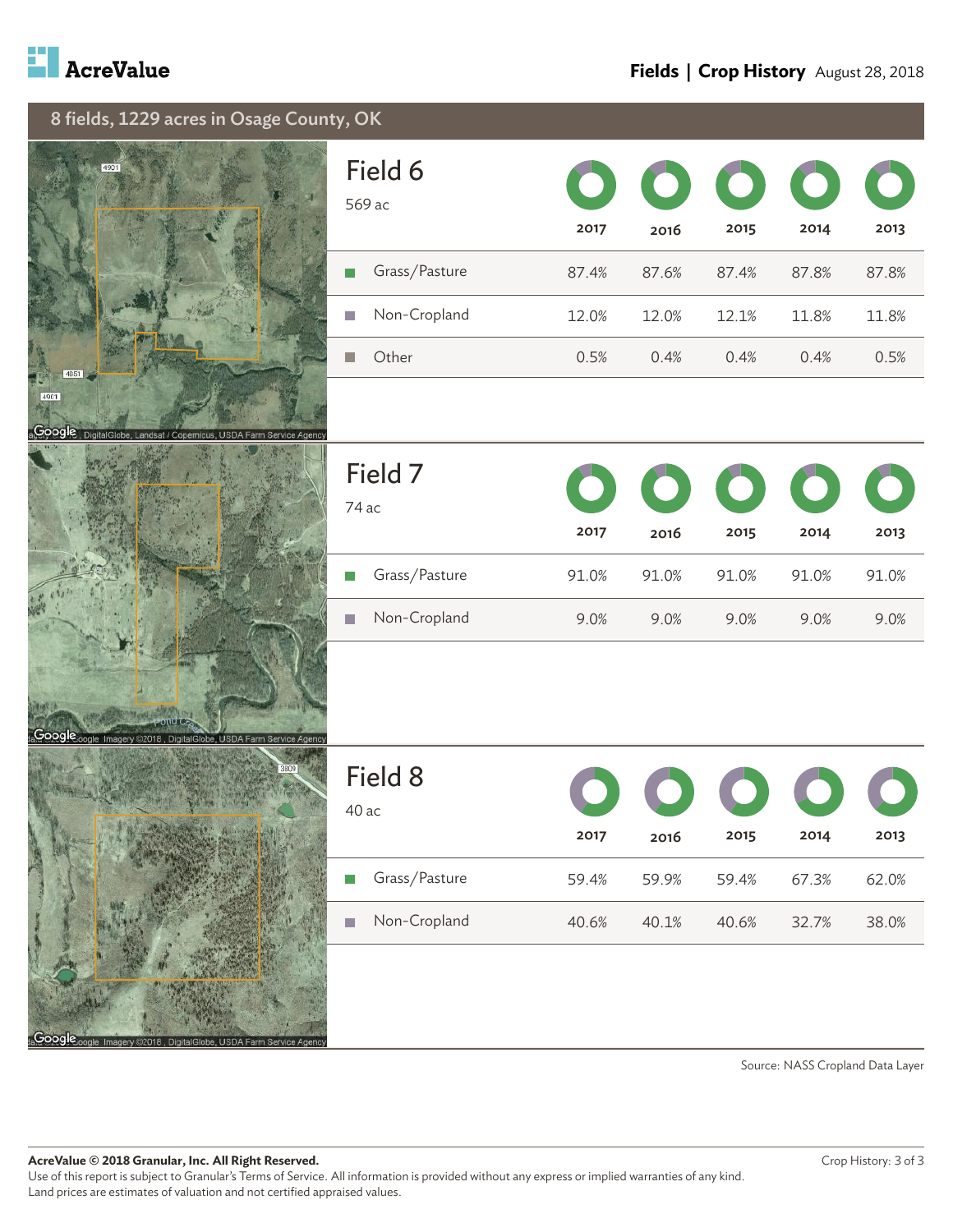## Osage County, OK

| <b>FIELD</b> | <b>ACRES</b> | <b>LOCATION</b>                                            | <b>OWNER (LAST UPDATED)</b>  |
|--------------|--------------|------------------------------------------------------------|------------------------------|
|              | 324.84       | 29N 10E - 19, 29, 30<br>APN: 570034902                     | MCCLARAN, LANCE (11/17/2017) |
| 2            | 25.10        | 29N 10E - 30<br>APN: 570034922                             | MCCLARAN, LANCE (11/17/2017) |
| 3            | 39.01        | 29N 10E - 19, 30<br>APN: 570034785                         | MCCLARAN, LANCE (11/17/2017) |
|              | 41.34        | 29N 10E - 19, 30<br>APN: 570083141                         | MCCLARAN, LANCE (11/17/2017) |
| 5            | 115.70       | 29N 10E - 30<br>APN: 570034906                             | MCCLARAN, LANCE (11/17/2017) |
| 6            | 569.32       | 28N 10E - 6, 29N 10E - 29,<br>30, 31, 32<br>APN: 570034926 | MCCLARAN, LANCE (11/17/2017) |
| ╟<br>7       | 73.71        | 29N 10E - 32<br>APN: 570034930                             | MCCLARAN, LANCE (11/17/2017) |
| 8            | 40.09        | 29N 10E - 30<br>APN: 570034904                             | MCCLARAN, LANCE (11/17/2017) |
|              | 1,229.10     |                                                            |                              |